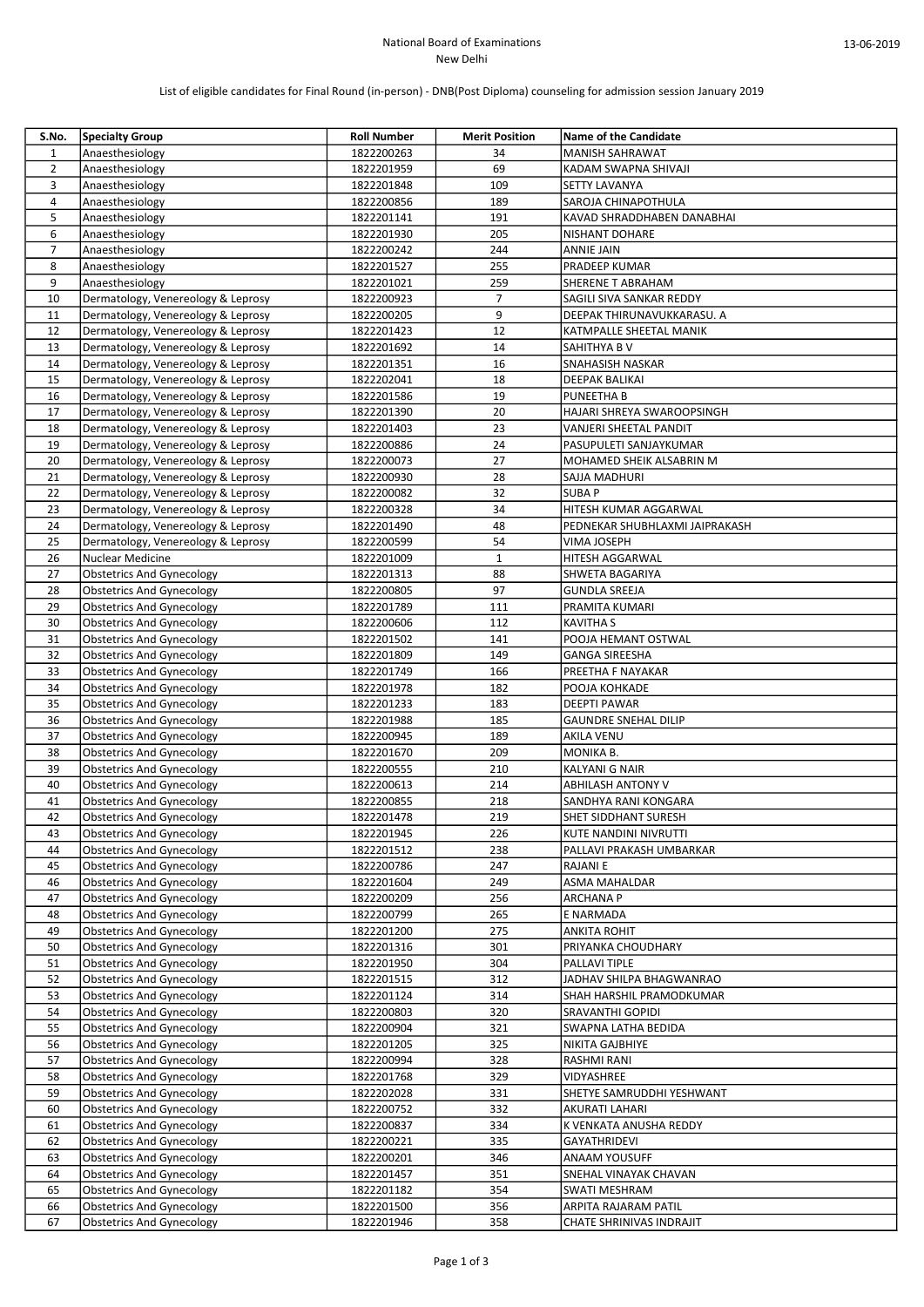## National Board of Examinations New Delhi

# List of eligible candidates for Final Round (in-person) - DNB(Post Diploma) counseling for admission session January 2019

| S.No. | <b>Specialty Group</b>           | <b>Roll Number</b> | <b>Merit Position</b> | <b>Name of the Candidate</b>      |
|-------|----------------------------------|--------------------|-----------------------|-----------------------------------|
| 68    | <b>Obstetrics And Gynecology</b> | 1822200370         | 362                   | <b>SUPRIYA SINGH</b>              |
| 69    | <b>Obstetrics And Gynecology</b> | 1822201776         | 368                   | PRIYA PRASAD                      |
| 70    | <b>Obstetrics And Gynecology</b> | 1822201430         | 372                   | PATEL AAFRIN SAJJAD               |
| 71    | <b>Obstetrics And Gynecology</b> | 1822201458         | 374                   | RUCHIBEN SHAILESHBHAI PATEL       |
| 72    | <b>Obstetrics And Gynecology</b> | 1822201167         | 375                   | SOLANKI VRUNDABEN JITENDRASINH    |
| 73    | <b>Obstetrics And Gynecology</b> | 1822201178         | 376                   | KIRTI NARBARIA                    |
| 74    | <b>Obstetrics And Gynecology</b> | 1822200475         | 383                   | VINEETHA JOSEPH                   |
| 75    | <b>Obstetrics And Gynecology</b> | 1822200231         | 389                   | CHICHGHATE SNEHAL DHANRAJ         |
|       |                                  |                    |                       |                                   |
| 76    | <b>Obstetrics And Gynecology</b> | 1822201551         | 391                   | <b>TOSHI SINGH</b>                |
| 77    | <b>Obstetrics And Gynecology</b> | 1822201881         | 394                   | <b>TANVI PURI</b>                 |
| 78    | <b>Obstetrics And Gynecology</b> | 1822201401         | 398                   | URANKAR PRIYANKA BHASKAR          |
| 79    | <b>Obstetrics And Gynecology</b> | 1822202009         | 400                   | POOJA SHIRISH KOLHE               |
| 80    | <b>Obstetrics And Gynecology</b> | 1822201042         | 405                   | <b>ROY AMRITA</b>                 |
| 81    | <b>Obstetrics And Gynecology</b> | 1822200332         | 407                   | AMAN YADAV                        |
| 82    | <b>Obstetrics And Gynecology</b> | 1822200236         | 408                   | NILOFAR RANGOONWALA               |
| 83    | <b>Obstetrics And Gynecology</b> | 1822200367         | 409                   | <b>DEEPIKA</b>                    |
| 84    | Ophthalmology                    | 1822201218         | 68                    | <b>ISHA GUPTA</b>                 |
| 85    | Ophthalmology                    | 1822200888         | 77                    | PALAKALA SUKRUTHA                 |
| 86    | Ophthalmology                    | 1822201497         | 112                   | CHANDANE PRADEEPKUMAR BHIKSHUKRAO |
| 87    | Ophthalmology                    | 1822200757         | 124                   | A N ARUN CHAKRAVARTHY             |
| 88    | Orthopaedics                     | 1822201494         | 8                     | <b>KAKDE UMESH GANGADHAR</b>      |
| 89    | Orthopaedics                     | 1822201286         | 36                    | <b>RAHUL CHOUDHARY</b>            |
| 90    | Orthopaedics                     | 1822200148         | 54                    | JEGADHEESAN                       |
| 91    |                                  |                    | 68                    |                                   |
|       | Orthopaedics                     | 1822200835         |                       | <b>KUMARNAIDU K</b>               |
| 92    | Orthopaedics                     | 1822201282         | 69                    | <b>VIKAS AGRAWAL</b>              |
| 93    | Orthopaedics                     | 1822200155         | 88                    | PADMARAJAN S                      |
| 94    | Orthopaedics                     | 1822201275         | 111                   | TRISHANK DHAKAD                   |
| 95    | Orthopaedics                     | 1822200693         | 112                   | KRISHNA BALAJI P                  |
| 96    | Orthopaedics                     | 1822201544         | 122                   | <b>SUSHANT KUMAR</b>              |
| 97    | Orthopaedics                     | 1822201269         | 191                   | ANSHUL JAIN                       |
| 98    | Otorhinolaryngology              | 1822200482         | 41                    | SAHEENA N                         |
| 99    | Otorhinolaryngology              | 1822201744         | 55                    | <b>TRUPTHI UTHAPPA K</b>          |
| 100   | Otorhinolaryngology              | 1822200958         | 61                    | <b>BASANTHI.S</b>                 |
| 101   | Otorhinolaryngology              | 1822201363         | 65                    | <b>GREWAL SUKHMANI IQBALJIT</b>   |
| 102   | Otorhinolaryngology              | 1822200468         | 67                    | AMEEN SUMAIS AP ACHAPARAMBIL      |
| 103   | Otorhinolaryngology              | 1822200188         | 68                    | TASNEEM SYED FIAZ AHMED           |
| 104   | Otorhinolaryngology              | 1822200833         | 69                    | KARRA BHARGAVI                    |
| 105   | Otorhinolaryngology              | 1822201177         | 70                    | ANUBHAV SHRIVASTAVA               |
|       |                                  |                    | 71                    |                                   |
| 106   | Otorhinolaryngology              | 1822201136         |                       | MODI PRUTHVI VISHNUBHAI           |
| 107   | Otorhinolaryngology              | 1822201618         | 72                    | <b>ISHA VIDISHA</b>               |
| 108   | Otorhinolaryngology              | 1822200305         | 73                    | RIDDHI AJAYKUMAR BHIMAJIANI       |
| 109   | Otorhinolaryngology              | 1822201589         | 74                    | <b>GAYATHRI P</b>                 |
| 110   | Otorhinolaryngology              | 1822201201         | 75                    | <b>APOORVA GUPTA</b>              |
| 111   | Otorhinolaryngology              | 1822200024         | 77                    | DIVYA ANNIE GEORGE                |
| 112   | Otorhinolaryngology              | 1822201921         | 78                    | SHINDE PRIYANKA RAJENDRA          |
| 113   | Otorhinolaryngology              | 1822200570         | 79                    | <b>BIJJAL RAJ</b>                 |
| 114   | Otorhinolaryngology              | 1822200455         | 80                    | MEENA THEVARKALAM                 |
| 115   | Otorhinolaryngology              | 1822201970         | 81                    | KATE ATISH RAJERAM                |
| 116   | Otorhinolaryngology              | 1822201031         | 84                    | <b>AMRITA PAL</b>                 |
| 117   | Otorhinolaryngology              | 1822201068         | 85                    | <b>SOURAV ROY</b>                 |
| 118   | Otorhinolaryngology              | 1822200195         | 86                    | PRADEEP KRISHNA R                 |
| 119   | Otorhinolaryngology              | 1822201119         | 89                    | <b>BANDANA TALUKDAR</b>           |
| 120   | Otorhinolaryngology              | 1822201168         | 90                    | THODIMA PRATHIBA REDDY            |
|       |                                  |                    |                       |                                   |
| 121   | Otorhinolaryngology              | 1822200776         | 91                    | NAZEEMA BEGUM                     |
| 122   | Otorhinolaryngology              | 1822200974         | 93                    | SHRUTHI C                         |
| 123   | Otorhinolaryngology              | 1822200797         | 95                    | SAILAJA KANDI                     |
| 124   | Otorhinolaryngology              | 1822200215         | 98                    | SUCHITRA.KUMAR                    |
| 125   | Otorhinolaryngology              | 1822201748         | 100                   | DIVYASHREE M                      |
| 126   | Otorhinolaryngology              | 1822200521         | 101                   | MIDHUN MOHANDAS P                 |
| 127   | Otorhinolaryngology              | 1822200518         | 102                   | AYSWARYA VIJAYAN                  |
| 128   | Otorhinolaryngology              | 1822200462         | 104                   | DEEPAK K VYAS                     |
| 129   | Otorhinolaryngology              | 1822200485         | 106                   | SHAMNA N V                        |
| 130   | Otorhinolaryngology              | 1822200588         | 107                   | NAYANA R                          |
| 131   | Otorhinolaryngology              | 1822201389         | 108                   | DHAWLE SANCHAYA ASHOKRAO          |
| 132   | Otorhinolaryngology              | 1822201666         | 109                   | ANJU RUTH LONDHE                  |
| 133   | Otorhinolaryngology              | 1822201025         | 110                   | GUPTA ANUYA SATYAPRAKASH          |
|       |                                  |                    |                       |                                   |
| 134   | Otorhinolaryngology              | 1822201495         | 111                   | DEBAYAN TARAFDAR                  |